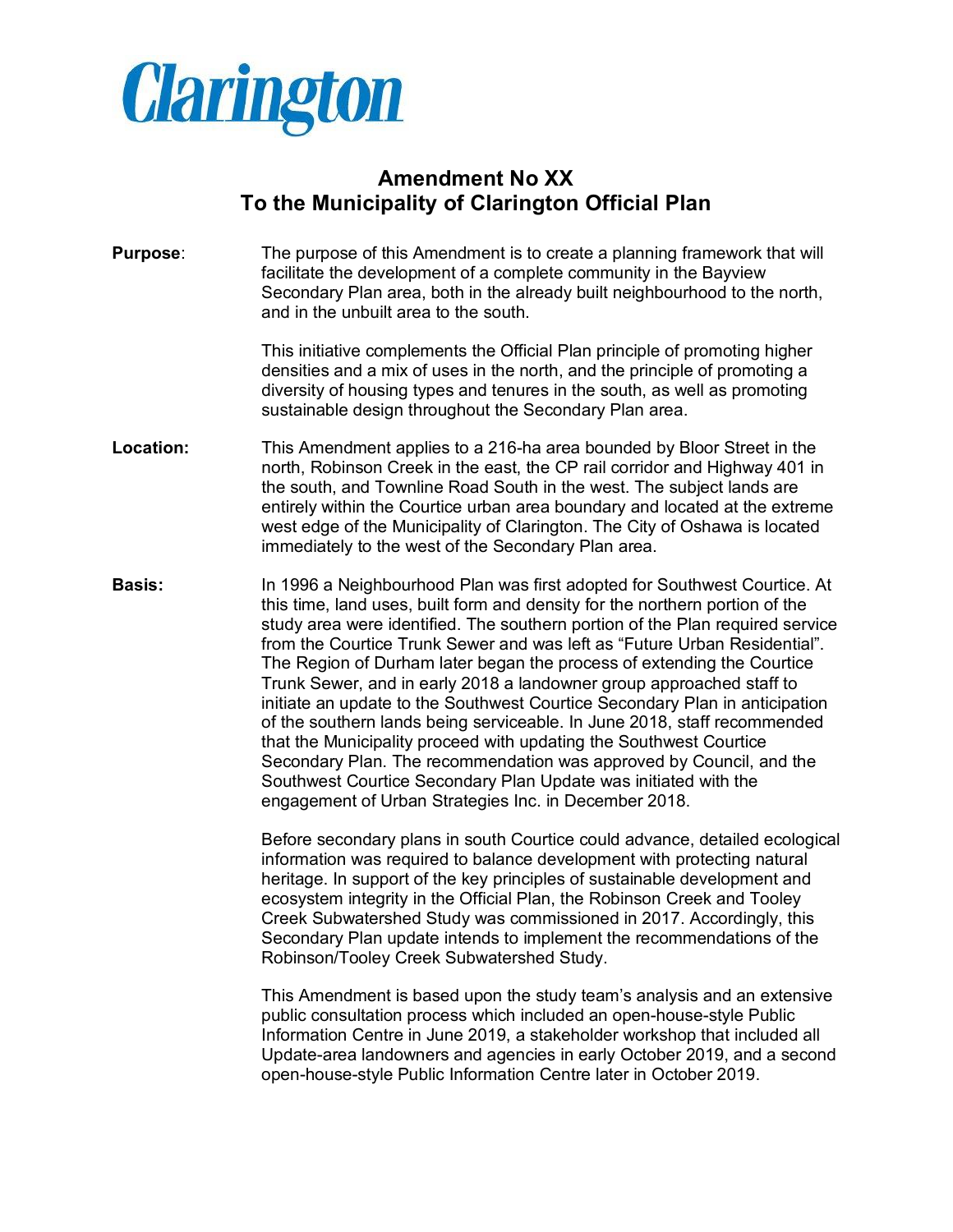The background reports below provided direction to the policies included in the Secondary Plan. The list of reports is as follows:

- Stage 1 Summary Report
- Stage 1 Summary Report Appendices
	- o Public Meeting #1 Consultation Summary
	- o Cultural Heritage Assessment Report
	- o Stage 1 Archaeological Assessment Report
	- o Transportation Impact Assessment Report
	- o Servicing, Existing Conditions, Opportunities and Constraints Report
- Stage 2 Summary Report
- Functional Servicing Report
- Transportation Impact Assessment
- Planning Rationale Report

## **Actual**

**Amendment:** Unless otherwise indicated, in the Amendment, newly added text is shown with underlining, and deleted text is shown with a strikethrough.

- 1. Existing Part Six, Section 3 "General Policies for Secondary Plans" is hereby amended as follows:
	- "3. Secondary Plans have been prepared for the following areas:
		- a) Bowmanville East Town Centre;
		- b) Bowmanville West Town Centre;
		- c) Courtice Main Street;
		- d) Newcastle Village Main Central Area;
		- e) Port Darlington Neighbourhood;
		- f) Bayview; South-West Courtice;
		- g) Clarington Energy Business Park;
		- h) Brookhill Neighbourhood;
		- i) Clarington Technology Business Park;
		- j) Foster Northwest; and
		- k) Southeast Courtice."
- 2. Existing Part Six Secondary Plans is amended by deleting the 'South-West Courtice Secondary Plan' in its entirety.